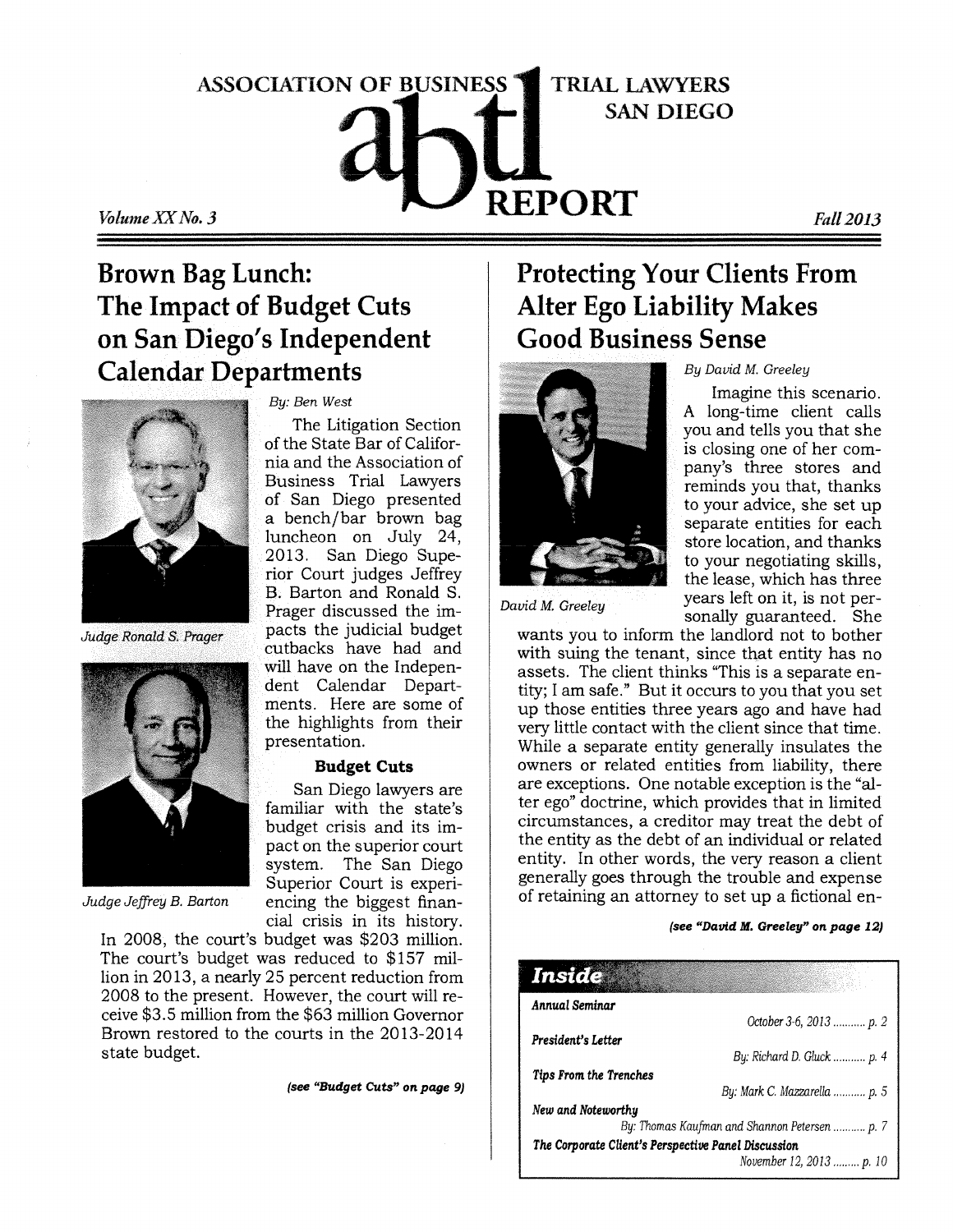#### *New* **and** *Noteworthy*

#### **U.S. Supreme Court Continues To Expand FAA Preemption**

*By Thomas Kaufman and Shannon Petersen* 

In its 5-3 decision of June 20, 2013, the United States Supreme Court issued another pro-arbitration decision in *American Express Co. v. Italian Colors.<sup>1</sup>* The opinion by Justice Scalia continues to build on similar recent authority enforcing the terms of arbitration agreements under the Federal Arbitration Act ("FAA") even when they include class action waivers.

In *Stolt -Neilsen* (2010), the Court held that where an agreement was silent on the availability of class arbitration, only individual arbitration was allowed.<sup>2</sup> In *Concepcion* (2011), the Court held that the FAA preempted California Supreme Court law that made it difficult, if not impossible, to enforce a class action waiver.<sup>3</sup> In *Greenwood* (2012), the Court held that the FAA preempted any implied right to bring a federal claim in court.<sup>4</sup> Now, in *American Express,* the Court holds that the FAA preempts any claim that a class action is necessary to effectively vindicate a statutory right. According to the Court, a party cannot avoid a class action waiver in an arbitration agreement by showing that the cost of proving an individual claim will exceed any possible individual recovery.

This action arose from an antitrust claim brought by merchants against American Express. The second circuit invalidated the class action waiver contained in the arbitration agreement on the grounds that: (1) the FAA had no preemptive effect on the federal antitrust law at issue; (2) previous U.S. Supreme Court authority invalidated arbitration terms that effectively precluded the enforcement of a federal claim; and (3) enforcement of the class action waiver effectively precluded the enforcement of the federal anti-trust law at issue because pursuing an individual claim was not economically rational.

In his majority opinion, Justice Scalia rejected each of these points. First, Justice Scalia wrote that the FAA can and does preempt other federal statutes, unless those federal statutes expressly state that a plaintiff has a right to sue in court or a right to bring a class action. The majority rejected any claim that a right to a class action could be implied in the federal anti-trust law. Justice Scalia pointed out that the anti-trust provisions at issue actually pre-dated the enactment of the federal class action statute, Rule 23 of the Federal Rules of Civil Procedure. According to the majority, the mere fact that class actions could aid in the enforcement of the anti-trust law was insufficient to trump the FAA, which enforces arbitration agreements according to their terms.

The majority also rejected the notion that class action waivers must be set aside if they interfere with the enforcement of federal rights. Justice Scalia described earlier Supreme Court authority in support of this proposition as *dicta,* which was only intended to apply if an arbitration agreement precluded a particular federal claim. It did not apply to procedural limits on how the claim might be brought—such as an agreement that a particular claim will be brought only as an individual claim in arbitration and not as a class action. As it did in *Concepcion,* the Court again rejected any implied federal right to a class action when the conditions of Rule 23 are met.

According to the Court, an arbitration agreement cannot forbid the assertion of a federal statutory right. However, courts cannot refuse to enforce a class action waiver merely because it would be economically impractical to pursue an individual federal claim.

In the face of such authority, plaintiffs' class action counsel are left only with the argument that an arbitration agreement is unenforceable as unconscionable. In making this argument, however, plaintiffs can-